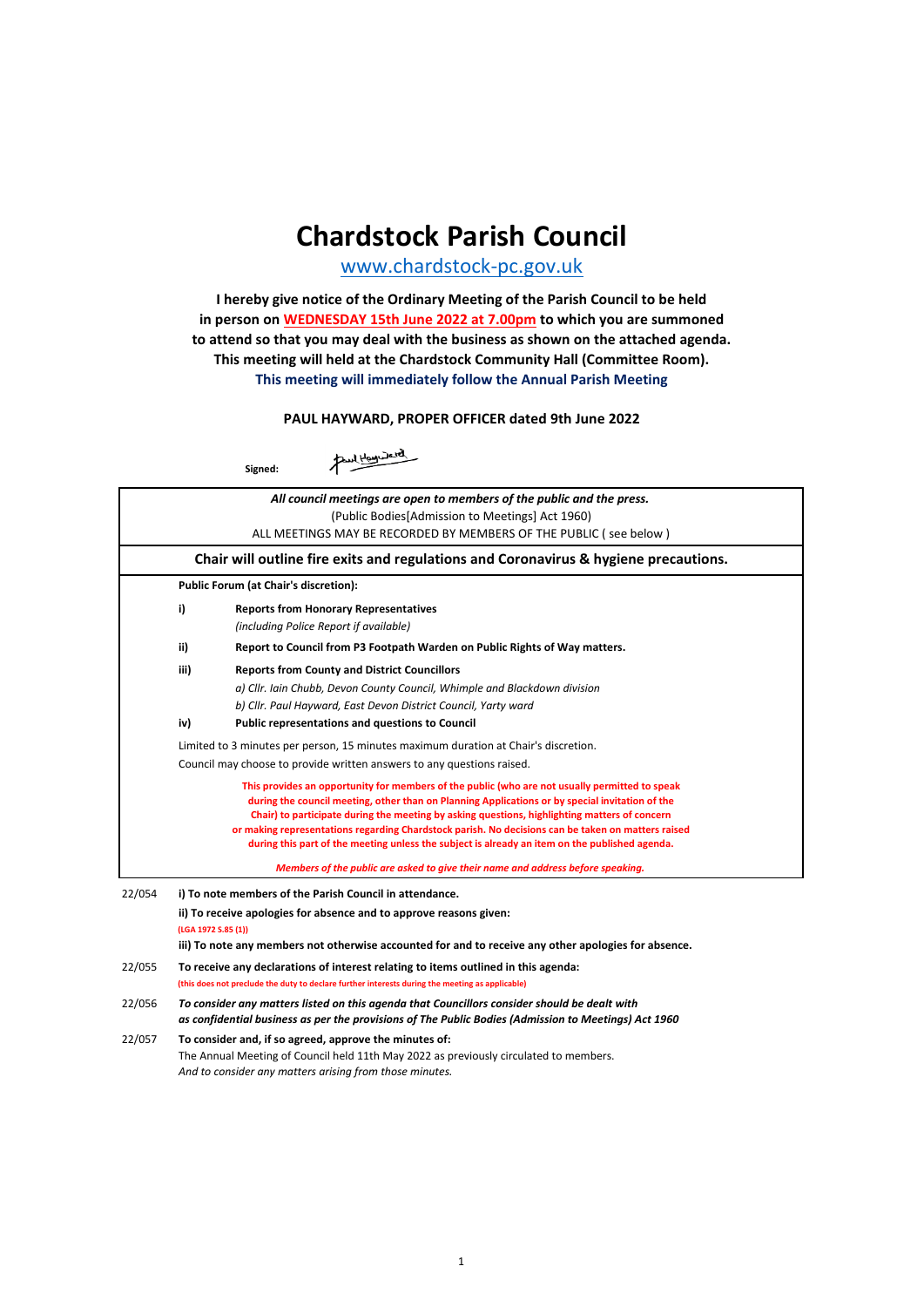# 22/058 **To consider matters pertaining to the Chardstock Community Shop (and Committee).**

i) The Parish Council has been asked to resolve (using the forms of words below as specified by the DLUHC) as shown below:

*It was RESOLVED to seek the approval of the Secretary of State for Levelling Up, Housing and Communities to apply for a PWLB loan of £180,000 \* over the borrowing term of 23 years \* for the purpose of providing grant assistance to help purchase the Chardstock Village shop as a community asset. The annual loan repayments will come to around £11200 \* and,*

*It is also intended to increase the council tax precept for the purpose of the loan repayments by 50.45% \* which is the equivalent of an additional £25 \* a year. This will be subject to a precept increase consultation.*

**\*** *At the time of the consultation and first Council resolution, interest rate quoted was 2.65% (Feb. 2022) By the time our application was submitted (post-community ballot) the interest rate had increased to 3.18% (31st May 2022). At the point of providing the supplemnetary information to PWLB/DLUHC, the interest rate had increased again to 3.42% effectively adding another £1000 per annum to precept increase.*

**Notes:** *Council has the choice to re-ballot the community for a higher precept percentage increase, increase the loan term to reduce loan payments down to £10340 pa (27 years) or keep the precept increase at 50.45% (£25) and simply absorb the additional £1000 into the Council's expenditure budget or seek additional funding from the shop committee.*

### 22/059 **To consider updates pertaining to Parish Maintenance, Highways & Footpath matters:**

i) T consider any others matters pertaining to potential traffic calming/speed reduction measures in parish. ii) To consider any other matters pertaining to parish maintenance, highways and groundskeeping.

# 22/060 **Planning Matters to be considered:**

|        | a)i)  | To consider planning applications received prior to agenda publication                               |
|--------|-------|------------------------------------------------------------------------------------------------------|
|        |       | 1) 22/1092/FUL - Barn Owls Cottage, Chardstock. EX13 7BY                                             |
|        |       | Erection of single storey oak-framed orangery following removal of existing structure.               |
|        |       | 2) 22/1038/FUL - Woodstock House, Chardstock. EX13 7BT                                               |
|        |       | Erection of summerhouse onto concrete base in garden.                                                |
|        | a)ii) | To consider planning applications received after agenda publication                                  |
|        |       | as per supplementary agenda circulated to members and published online.                              |
|        |       | To be advised.                                                                                       |
|        | b)    | LPA determinations/decisions advised:                                                                |
|        |       | 21/2765/FUL - Farway Cottage, Chardstock. EX13 7DA. Approved with conditions.                        |
|        |       | * Indicates decision was contrary to resolved position of the Parish Council                         |
|        | c)    | Tree (Planning) Matters:                                                                             |
|        |       | <b>None advised to the Council</b>                                                                   |
|        | d)    | Appeals lodged / in progress:                                                                        |
|        |       | <b>None advised to the Council</b>                                                                   |
|        | e)    | Planning correspondence received:                                                                    |
|        |       | None received.                                                                                       |
|        | f)    | Planning applications to be considered at forthcoming EDDC Planning Committee meetings:              |
|        |       | <b>None advised to the Council</b>                                                                   |
|        | g)    | Planning Consultations pending/in progress; to approve response on behalf of Parish Council:         |
|        |       | including any update on ongoing EDDC Local Plan Review (pertaining to Chardstock parish).            |
|        |       | <b>None advised to the Council</b>                                                                   |
| 22/061 |       | Financial Matters (RFO to present):                                                                  |
|        | a)    | To consider and, if thought fit, to approve Council's Payments for May 2022                          |
|        | b)    | To receive and note RFO report for financial year to May 2022.                                       |
|        | c)    | Questions to the RFO in relation to reports circulated to members.                                   |
|        | d)    | To consider items of expenditure authorised in under Chair's/Clerk's                                 |
|        |       | delegated authority (Financial Regulations May 2021 S.4.1 and Delegation Appendix)                   |
|        | e)    | To consider report from the Internal Auditor for FY21-22.                                            |
|        | f     | To consider the approval and, if thought fit, signing of Annual Governance Statement.                |
|        |       | Section ONE Annual Governance and Accountability Return 2021-22                                      |
|        | g)    | To consider the approval and, if thought fit, signing of Annual Accounting Statement.                |
|        |       | Section TWO Annual Governance and Accountability Return 2021-22                                      |
|        | h)    | To consider the approval of ancillary/supporting financial paperwork to accompany                    |
|        |       | the Annual Governance and Accountability Return 2021-22 (for publication)                            |
|        | i)    | To consider the approval and, if thought fit, signing of the Parish Council Exemption Notice         |
|        |       | for the Annual Governance and Accountability Return 2021-22                                          |
|        | j)    | To confirm the dates for publication of the Notice Period for the Exercise of Public Rights together |
|        |       | with an unaudited copy of AGAR2 (parts 1 and 2), Exemption Notice and the Summary of                 |
|        |       | Public Rights document.                                                                              |
|        |       |                                                                                                      |
|        | k)    | To consider grant assistance request from Life Education Wessex for £540                             |